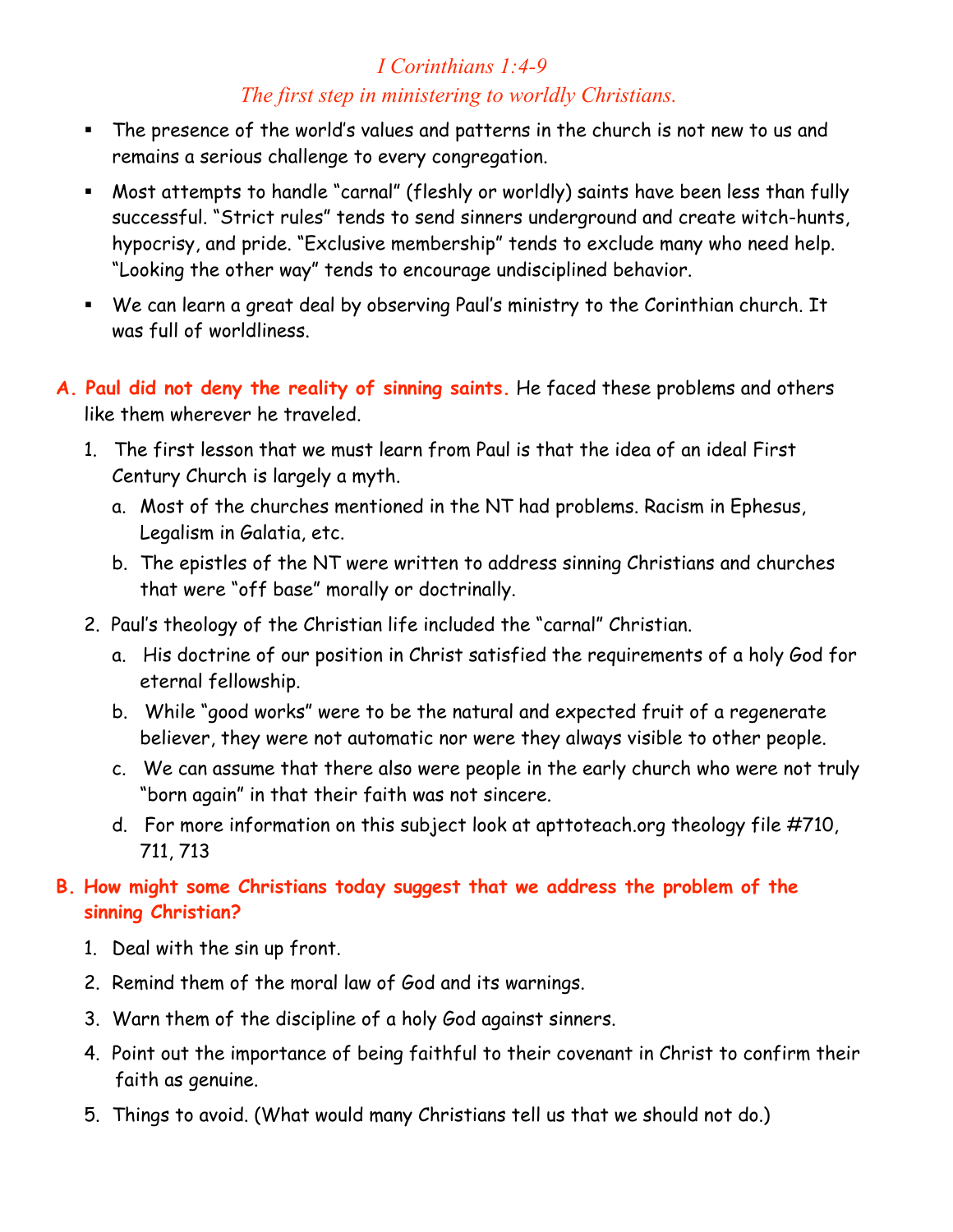- a. Talking too much about grace.
- b. Talking too much about God's work for them.
- c. Offering them hope without a call to repentance.
- d. Leaving them feeling that they are secured without getting their lives under proper management.

#### **C. Paul seems to take a very different approach.**

"4 I thank my God always concerning you, for the grace of God which was given you in Christ Jesus,  $\frac{1}{2}$  that in everything you were enriched in Him, in all speech and all knowledge,  $\frac{1}{2}$  even as the testimony concerning Christ was confirmed in you, 7 so that you are not lacking in any gift, awaiting eagerly the revelation of our Lord Jesus Christ,  $\frac{1}{2}$  who shall also confirm you to the end, blameless in the day of our Lord Jesus Christ. 9 God is faithful, through whom you were called into fellowship with His Son, Jesus Christ our Lord."

### **D. First, he recognizes God's work in them.**

"4 I thank my God always concerning you, for the grace of God which was given you in Christ Jesus,"

- 1. We are to see other the way God sees them.
- 2. Our connection with God's grace is through our position "in Christ."
- 3. Grace is not earned it is "given" as a gift.

### **E. Second, he recognizes God's favor toward them.**

"5 that in everything you were enriched in Him, in all speech and all knowledge, 6 even as the testimony concerning Christ was confirmed in you, 7 so that you are not lacking in any gift,"

- 1. Being rich in speech and knowledge does not automatically lead to right living.
- 2. A full complement of gifts is present in the church but not in any one individual.
- 3. The confirmation of true faith may not involve moral virtue.

#### **F. Third, he recognizes God's hope for them.**

"7 . . . awaiting eagerly the revelation of our Lord Jesus Christ,"

- 1. We are to find our hope not in this life but in the life to come.
- 2. Before Jesus comes life will include struggle, suffering, and trials.
- 3. the revelation of Jesus = His  $2^{nd}$  coming.

# **G. Fourth, he recognizes God's faithfulness to them.**

"8 who shall also confirm you to the end, blameless in the day of our Lord Jesus Christ. 9 God is faithful, through whom you were called into fellowship with His Son, Jesus Christ our Lord."

- 1. Paul was confident of God's confirmation in spite of the present carnality.
- 2. God called us while sinners, He will be faithful to confirm us by grace.
- **H. The Gospel is first of all about God's work in Christ.**